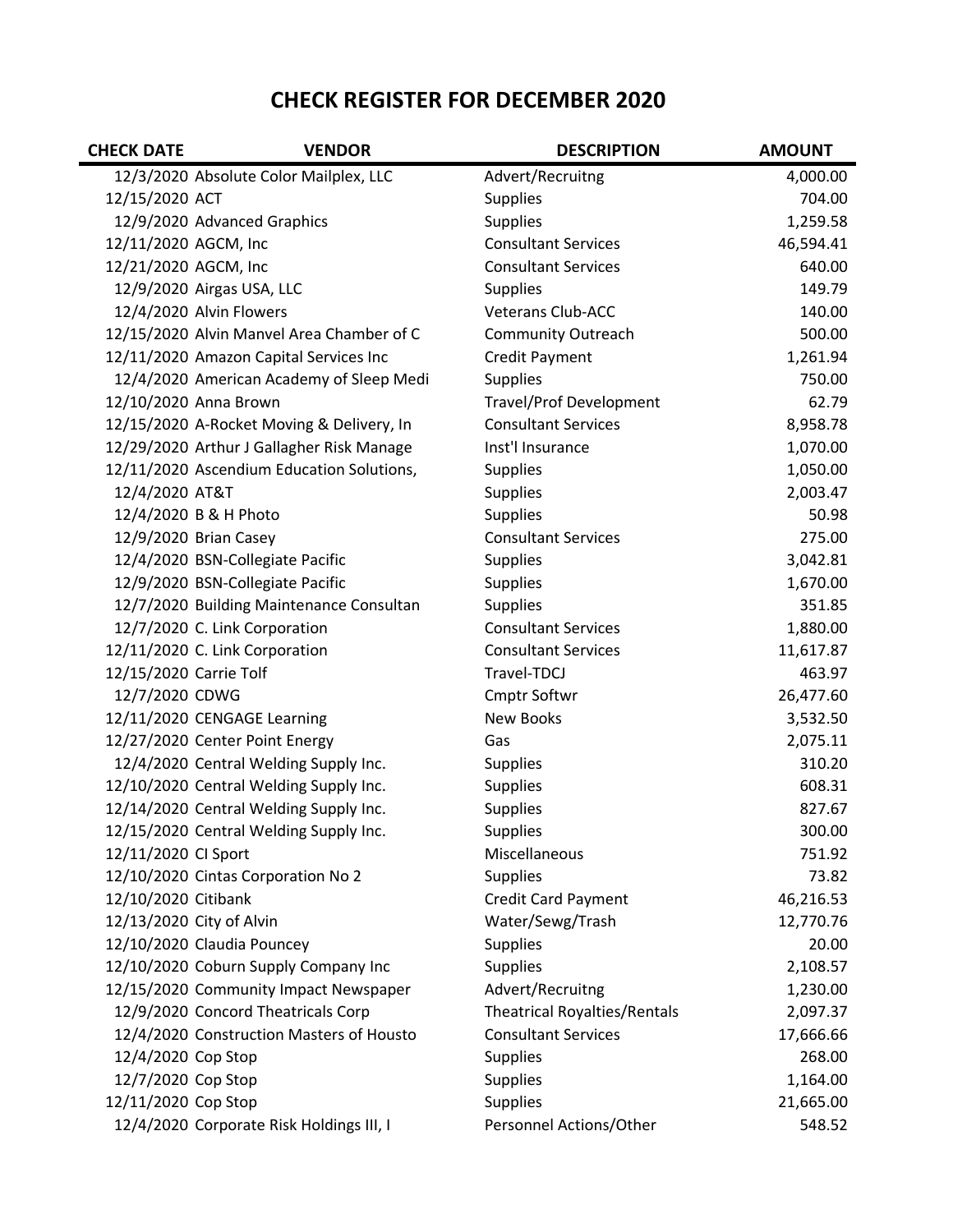|                     | 12/11/2020 Council for Law Education      | New Books                      | 311.43     |
|---------------------|-------------------------------------------|--------------------------------|------------|
|                     | 12/7/2020 Dell Marketing LP               | <b>Supplies</b>                | 41,884.91  |
|                     | 12/11/2020 EAB Global, Inc                | Cmptr Softwr                   | 128,000.00 |
|                     | 12/9/2020 Earthwise Environmental Inc     | <b>Consultant Services</b>     | 738.00     |
|                     | 12/15/2020 Earthwise Environmental Inc    | <b>Consultant Services</b>     | 250.00     |
|                     | 12/4/2020 Elliott Electric Supply Inc     | <b>Supplies</b>                | 595.93     |
|                     | 12/11/2020 Elliott Electric Supply Inc    | <b>Supplies</b>                | 27.00      |
|                     | 12/9/2020 Ellucian Company LP             | <b>Consultant Services</b>     | 2,556.00   |
|                     | 12/9/2020 Elsevier-Hesi                   | <b>Supplies</b>                | 2,640.00   |
| 12/9/2020 ESRI      |                                           | <b>Supplies</b>                | 500.00     |
|                     | 12/15/2020 Ewing Irrigation Products Inc  | <b>Supplies</b>                | 2,499.91   |
|                     | 12/4/2020 Examity Inc                     | Supplies                       | 1,125.00   |
|                     | 12/9/2020 ExamSoft Worldwide Inc          | <b>Supplies</b>                | 2,850.00   |
|                     | 12/11/2020 F. A. Davis Company            | <b>New Books</b>               | 719.60     |
|                     | 12/14/2020 Fastenal Company               | <b>Supplies</b>                | 445.00     |
|                     | 12/11/2020 Federal Express                | Freight                        | 480.40     |
|                     | 12/4/2020 Global Equipment Company Inc.   | <b>Supplies</b>                | 553.93     |
|                     | 12/10/2020 Gordon Food Service dba Glazie | <b>Supplies</b>                | 541.78     |
| 12/4/2020 Grainger  |                                           | <b>Supplies</b>                | 3,254.50   |
| 12/9/2020 Grainger  |                                           | <b>Supplies</b>                | 63.78      |
|                     | 12/9/2020 Granite Telecommunications LLC  | Telephone                      | 4,736.29   |
|                     | 12/9/2020 Greenwood/Asher & Associates,   | <b>Consultant Services</b>     | 20,534.00  |
|                     | 12/15/2020 Greenwood/Asher & Associates,  | <b>Consultant Services</b>     | 1,624.00   |
|                     | 12/3/2020 Harris County Treasurer         | <b>Consultant Services</b>     | 688.50     |
|                     | 12/11/2020 Hartman Newspapers, Lp Dba the | Advert/Recruitng               | 282.00     |
|                     | 12/9/2020 HEC Training Center             | <b>Supplies</b>                | 2,205.00   |
|                     | 12/15/2020 Hedrick's Catering & Events    | Coffee Bar Items for Resale    | 435.00     |
|                     | 12/11/2020 Henry Schein Inc               | <b>Supplies</b>                | 133.50     |
| 12/14/2020 HiEd Inc |                                           | <b>Supplies</b>                | 11,340.00  |
|                     | 12/10/2020 Home Depot                     | <b>Supplies</b>                | 2,187.20   |
|                     | 12/3/2020 Honesty Environmental Services  | <b>Consultant Services</b>     | 9,492.00   |
|                     | 12/9/2020 Houston Community Newspapers    | Advert/Recruitng               | 500.00     |
|                     | 12/9/2020 Houston Community Newspapers    | Advert/Recruitng               | 4,250.00   |
|                     | 12/14/2020 Huntington Oaks Apartments     | <b>Athletic Housing</b>        | 600.00     |
|                     | 12/14/2020 Huntington Oaks Apartments     | <b>Athletic Housing</b>        | 950.00     |
|                     | 12/11/2020 Ingram Book Company            | <b>New Books</b>               | 2,369.01   |
|                     | 12/3/2020 Iron Mountain Inc               | Shredding                      | 413.42     |
|                     | 12/10/2020 Jason M Nichols                | <b>Supplies</b>                | 132.91     |
|                     | 12/3/2020 JD Palatine, LLC                | Personnel Actions/Other        | 1.05       |
|                     | 12/10/2020 Jerri Torres-Farmer            | <b>Travel/Prof Development</b> | 218.84     |
|                     | 12/15/2020 JM SPECIALTIES                 | <b>Supplies</b>                | 978.50     |
|                     | 12/15/2020 John Wiley & Sons, Inc         | <b>New Books</b>               | 2,148.00   |
|                     | 12/4/2020 Kathleen E. Sommers             | <b>Consultant Services</b>     | 975.00     |
|                     | 12/11/2020 Kendall Hunt Publishing Compan | New Books                      | 433.22     |
|                     | 12/14/2020 Kenton Apartments              | <b>Athletic Housing</b>        | 1,200.00   |
|                     | 12/14/2020 Kenton Apartments              | <b>Athletic Housing</b>        | 600.00     |
|                     | 12/10/2020 Kirstin Whitmire               | <b>Travel/Prof Development</b> | 17.02      |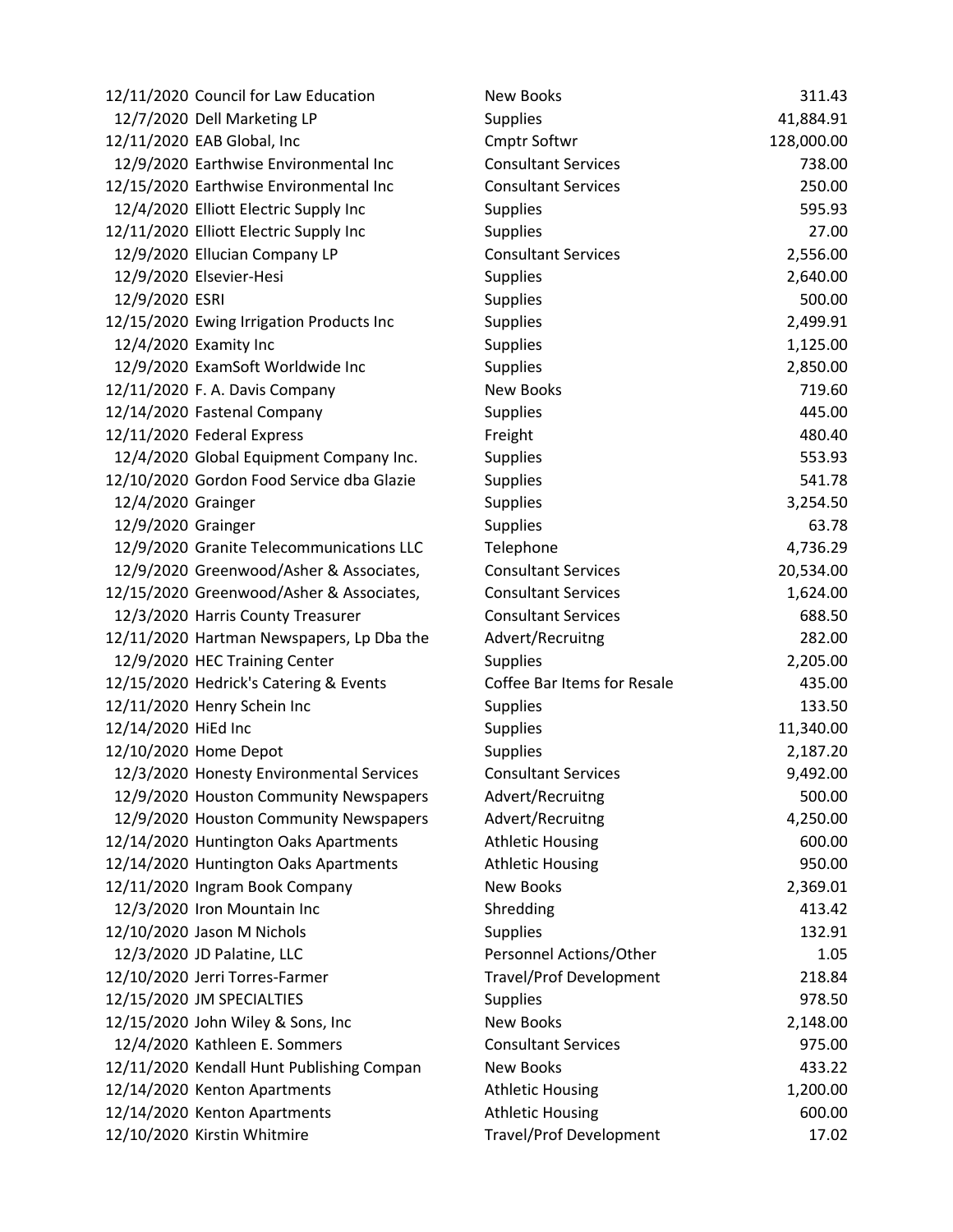|                       | 12/15/2020 Kirstin Whitmire               | <b>Travel/Prof Development</b>  | 17.02        |
|-----------------------|-------------------------------------------|---------------------------------|--------------|
|                       | 12/9/2020 Laerdal Medical Corporation     | Equipment                       | 49,150.44    |
|                       | 12/9/2020 LCD Concepts Inc                | <b>Supplies</b>                 | 380.00       |
|                       | 12/11/2020 Legalpub.Com, Inc.             | <b>New Books</b>                | 459.00       |
|                       | 12/10/2020 Lizabeth Kolb                  | <b>Supplies</b>                 | 20.00        |
|                       | 12/10/2020 Logical Front LLC              | <b>Consultant Services</b>      | 30,400.00    |
| 12/10/2020 Lori Brown |                                           | <b>Supplies</b>                 | 20.00        |
|                       | 12/14/2020 Meadow Park Apartments         | <b>Athletic Housing</b>         | 1,200.00     |
|                       | 12/14/2020 Meadow Park Apartments         | <b>Athletic Housing</b>         | 900.00       |
|                       | 12/14/2020 Meadow Park Apartments         | <b>Athletic Housing</b>         | 1,200.00     |
|                       | 12/11/2020 Missouri Book Co               | <b>New Books</b>                | 5,090.53     |
|                       | 12/15/2020 Morton Publishing Company      | New Books                       | 235.50       |
|                       | 12/11/2020 MPS-Accounts Receivable        | <b>New Books</b>                | 1,421.13     |
|                       | 12/15/2020 Mr. David Canada               | <b>Supplies</b>                 | 1,000.00     |
|                       | 12/11/2020 Nebraska Book Company, Inc     | <b>Used Books</b>               | 1,662.28     |
|                       | 12/15/2020 Nebraska Book Company, Inc     | <b>Used Books</b>               | 807.60       |
|                       | 12/14/2020 Newport Oaks Apartments        | <b>Athletic Housing</b>         | 300.00       |
|                       | 12/11/2020 Office Depot Business Services | <b>Credit Payment</b>           | 3,258.53     |
|                       | 12/14/2020 Office Depot Business Services | <b>Office Supplies Contract</b> | 1,325.61     |
|                       | 12/4/2020 O'Reilly Auto Parts             | <b>Supplies</b>                 | 196.72       |
|                       | 12/10/2020 O'Reilly Auto Parts            | <b>Supplies</b>                 | 103.38       |
|                       | 12/15/2020 OSC Holdings, LLC DBA O'Donnel | <b>Consultant Services</b>      | 422.79       |
|                       | 12/21/2020 OSC Holdings, LLC DBA O'Donnel | <b>Consultant Services</b>      | 1,688,799.51 |
|                       | 12/11/2020 PartnerShip, LLC               | Freight                         | 1,810.92     |
|                       | 12/15/2020 Pasadena Sporting Goods        | <b>Supplies</b>                 | 1,775.00     |
|                       | 12/11/2020 Patterson Veterinary Supply In | <b>Supplies</b>                 | 142.07       |
|                       | 12/4/2020 Premier Home + Hardware + Lumb  | <b>Supplies</b>                 | 35.68        |
|                       | 12/27/2020 Proenergy Partners Lp          | Gas                             | 2,014.29     |
|                       | 12/15/2020 Prosystech Inc                 | <b>Cmptr Softwr</b>             | 1,220.00     |
|                       | 12/9/2020 Respironics, Inc.               | <b>Equip Maint/Rentl</b>        | 30.00        |
|                       | 12/11/2020 Rittenhouse                    | <b>New Books</b>                | 377.90       |
|                       | 12/9/2020 RMB Management, LLC DBA Corest  | <b>Consultant Services</b>      | 95,875.29    |
|                       | 12/21/2020 RMB Management, LLC DBA Corest | <b>Consultant Services</b>      | 249,103.71   |
|                       | 12/9/2020 Robert Ferrilli LLC             | <b>Consultant Services</b>      | 41.25        |
|                       | 12/3/2020 Rogers, Morris & Grover, L.L.P  | <b>Attorney Fees</b>            | 10,475.70    |
|                       | 12/4/2020 Rush Truck Centers of Texas, L  | Public Info                     | 5,004.80     |
|                       | 12/15/2020 Sage CQ Press                  | <b>New Books</b>                | 768.00       |
|                       | 12/11/2020 Schroff Development Corp.      | <b>New Books</b>                | 473.00       |
|                       | 12/15/2020 Screenvision                   | Advert/Recruitng                | 832.00       |
|                       | 12/9/2020 Sherwin Williams                | <b>Supplies</b>                 | 210.82       |
|                       | 12/10/2020 SHI-Government Solutions, Inc. | <b>Cmptr Softwr</b>             | 384.48       |
|                       | 12/10/2020 Southeast Texas Association of | <b>Association Fees</b>         | 40.00        |
|                       | 12/10/2020 Stantec Architecture Inc.      | <b>Consultant Services</b>      | 8,100.00     |
|                       | 12/4/2020 Stanton's Shopping Center       | Fuel                            | 28.00        |
|                       | 12/11/2020 Steeplechase Apartments        | <b>Athletic Housing</b>         | 2,100.00     |
|                       | 12/15/2020 Steeplechase Apartments        | <b>Athletic Housing</b>         | 2,100.00     |
|                       | 12/15/2020 Taylor & Francis Group         | New Books                       | 639.56       |